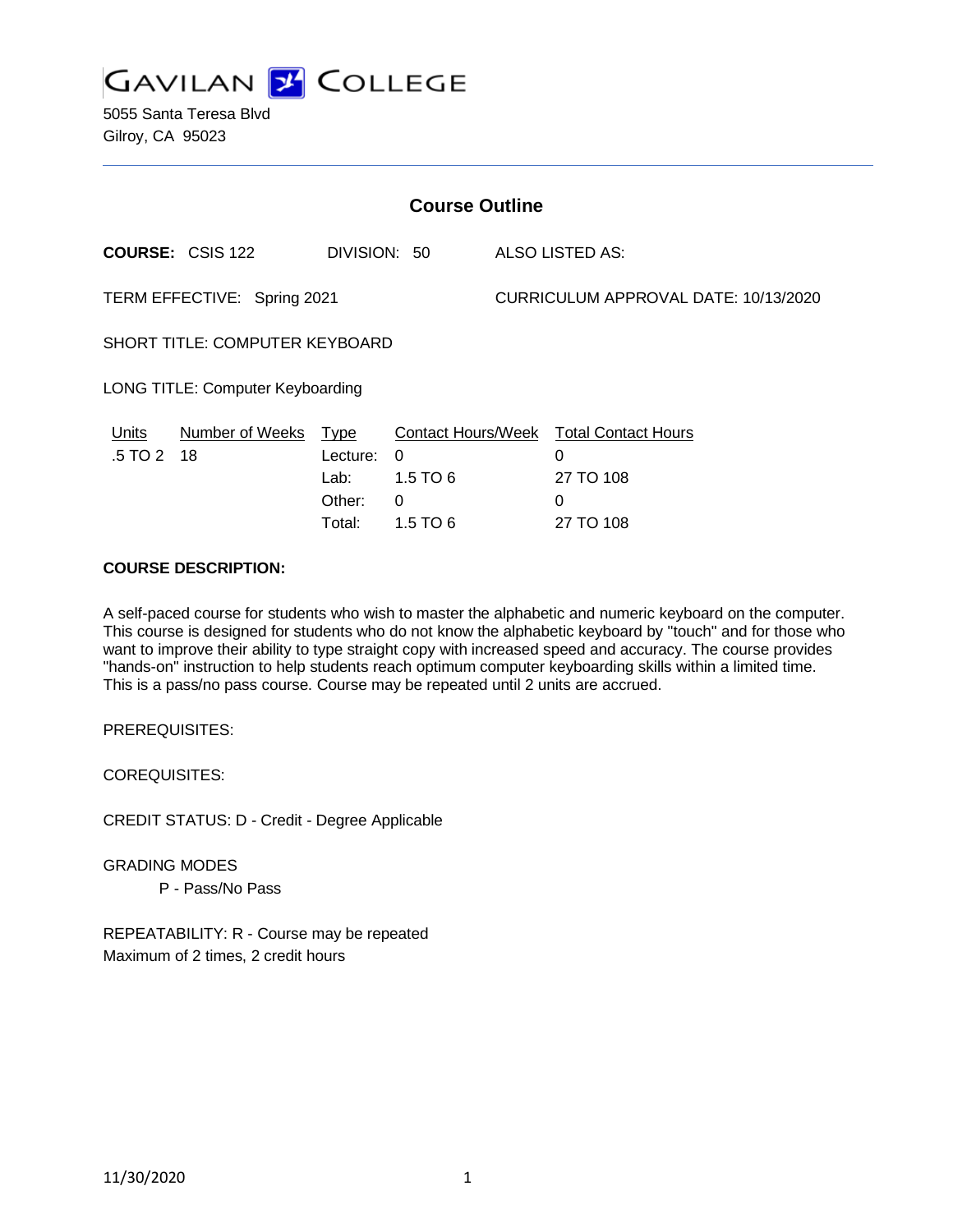SCHEDULE TYPES:

- 04 Laboratory/Studio/Activity
- 047 Laboratory LEH 0.7
- 05 Hybrid
- 71 Dist. Ed Internet Simultaneous
- 72 Dist. Ed Internet Delayed
- 73 Dist. Ed Internet Delayed LAB
- 737 Dist. Ed Internet LAB-LEH 0.7

## **STUDENT LEARNING OUTCOMES:**

1. The student will key words, sentences, and paragraphs with good technique and speed. Measure of assessment: exercises, skill exams Year assessed, or planned year of assessment: 2016

2. The student will improve his/her keystroking technique & keyboarding speed and accuracy on sentence and paragraph copy.

Measure of assessment: exercises, skill exams

Year assessed, or planned year of assessment: 2016

3. The student will type alphabetic, number, and symbol keys by touch. Measure of assessment: exercises, skill exams

# **CONTENT, STUDENT PERFORMANCE OBJECTIVES, OUT-OF-CLASS ASSIGNMENTS**

Curriculum Approval Date: 10/13/2020 DE UPDATE ONLY Part 1 (0.5 units, total of 26 lab hours) Learning Alphabetic Keys Lesson 1-Home Row, Space Bar, Enter, I Lesson 1R-Review Lesson 2-E and

N

Lesson 3-Review Lesson 4-Left Shift, H, T, Period Lesson 5-R, Right Shift, C, O Lesson 6-W, Comma, B, P Lesson 7-Review Lesson 8-G, Question Mark, X, U Lesson 9-Q, M, V, Apostrophe Lesson

10-Z, Y, Quotation Mark, Tab

Lesson 11-Review Lesson 12-Review Lesson 13-Review

Student Performance Objective:

The student will type alphabetic keys by touch.

Part 2 (0.5 units, total of 26 lab

hours)

Learning Figure and Symbol Keys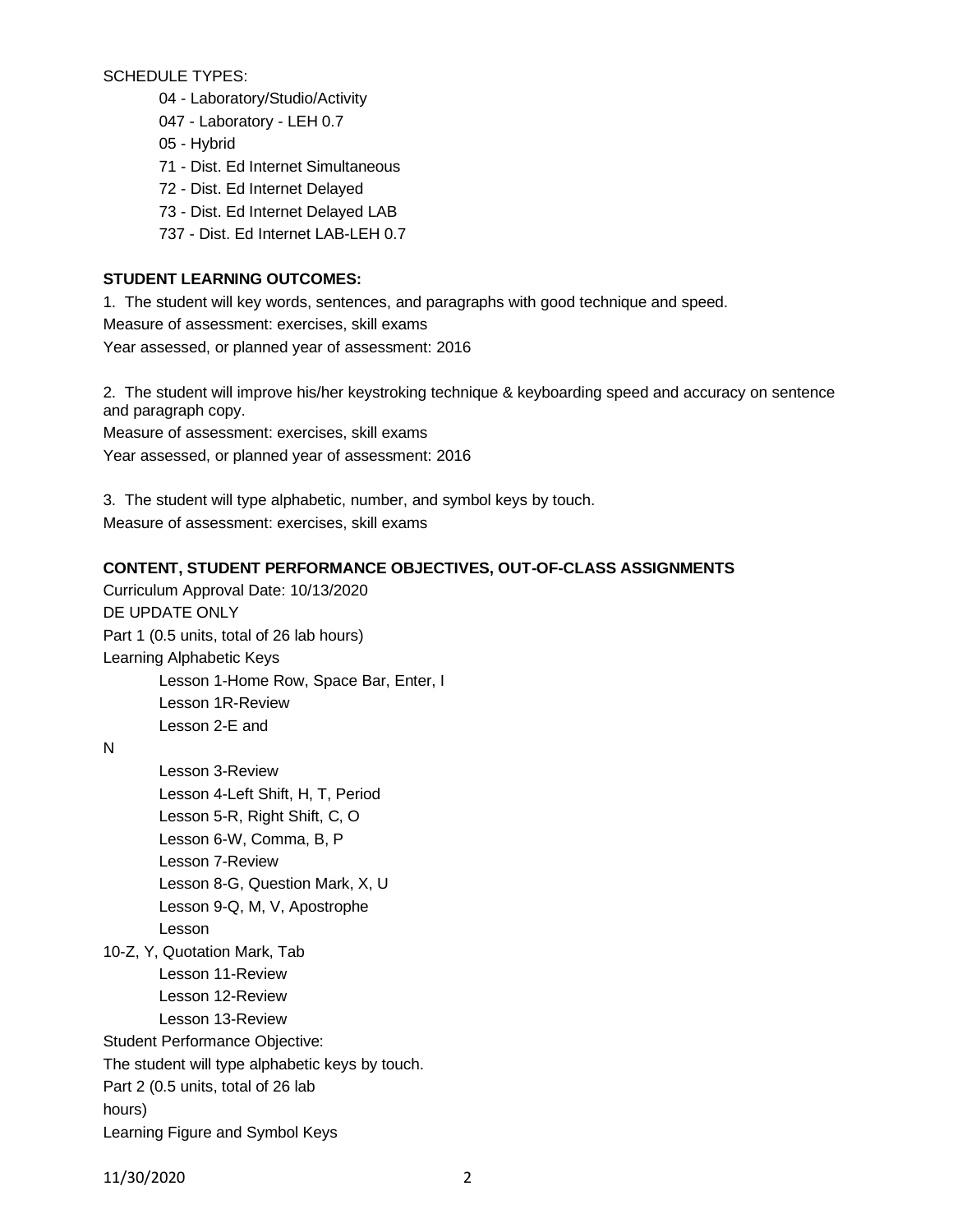Lesson 14-1 and 8 Lesson 15-5 and 0 Lesson 16-2 and 7 Lesson 17-4 and 9 Lesson 18-3 and 6 Lesson 19-\$ and ?(hyphen), Number Expression Lesson 20-# and / Lesson 21-% and ! Lesson 22-( and ) and Backspace Key Lesson 23-& and : (colon), Proofreaders? Marks Lesson 24-Other Symbols Lesson 25-Assessment Learning Numeric Keypad Lessons 1-4 **Student** Performance Objectives: The student will type number and symbol keys by touch. The student will use numeric keypad to enter data. Part 3 (0.5 units, total of 26 lab hours) Skill Builder: Paragraphs for Speed and Accuracy Lessons A-T Lesson A WRIT01, Goal: 16 wam/6 errors Lesson B WRIT02, Goal: 16 wam/4 errors Lesson C WRIT03, Goal: 16 wam/4 errors Lesson D WRIT04, Goal: 18 wam/6 errors Lesson E WRIT05, Goal: 18 wam/4 errors Lesson F WRIT06, Goal: 18 wam/4 errors Lesson G WRIT07, Goal: 20 wam/6 errors Lesson H WRIT08, Goal: 20 wam/4 errors Lesson I WRIT09, Goal: 20 wam/4 errors Lesson J WRIT10, Goal: 22 wam/6 errors Lesson K WRIT11, Goal: 22 wam/4 errors Lesson L WRIT12, Goal: 22 wam/4 errors Lesson M WRIT13, Goal: 24 wam/6 errors Lesson N WRIT14 Goal: 24 wam/4 errors Lesson O WRIT15, Goal: 24 wam/4 errors Lesson P WRIT16, Goal: 26 wam/6 errors Lesson Q WRIT17, Goal: 26 wam/4 errors Lesson RWRIT18, Goal: 26 wam/4 errors Lesson S WRIT19, Goal: 26 wam/4 errors Lesson T WRIT20, Goal: 26 wam/4 errors **Student** 

Performance Objectives: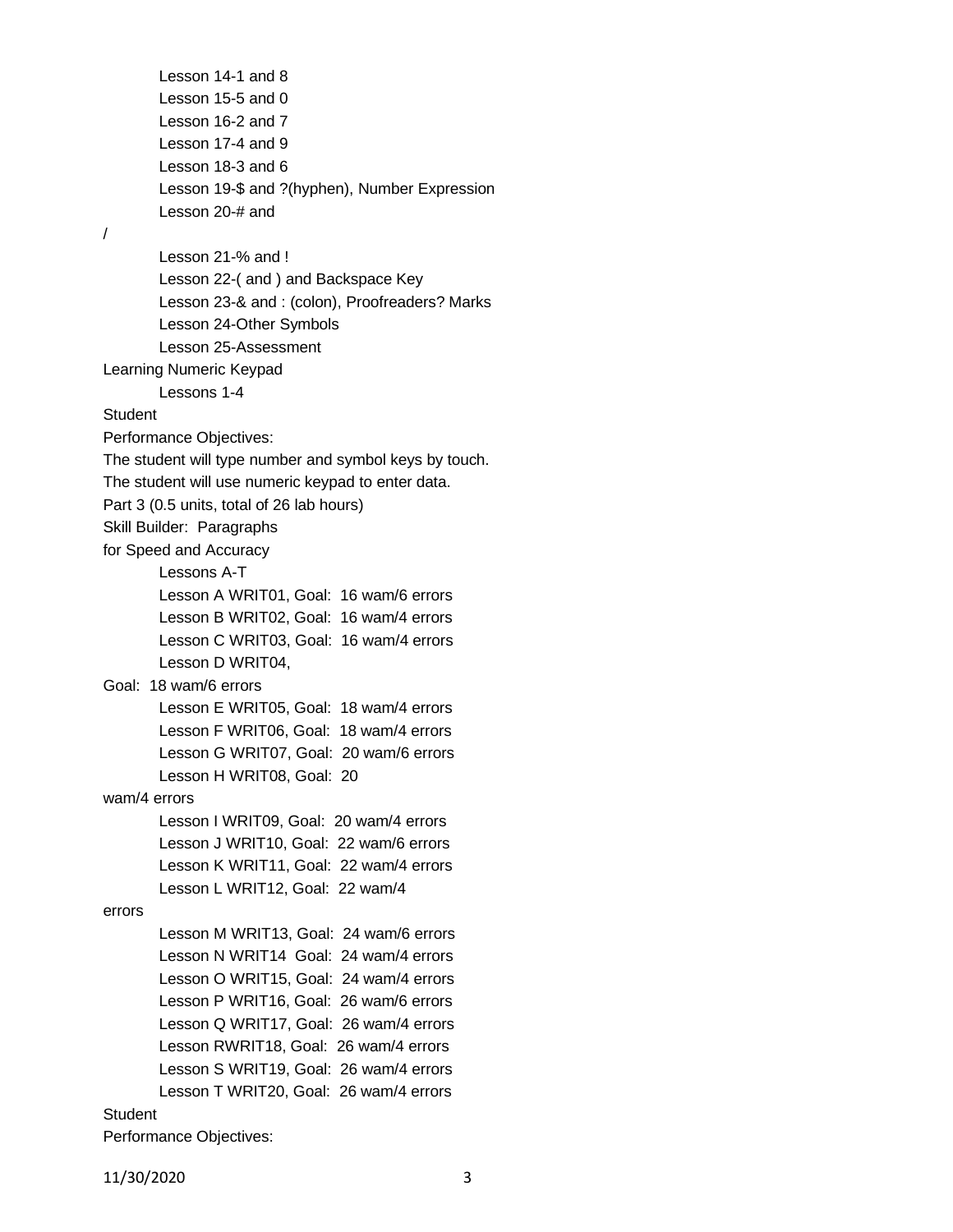The student will key words, sentences, and paragraphs with good technique and speed. Part 4 (0.5 units, total of 26 lab hours) Skill Builder: Letter Combinations **Skill** Units 1-20 Skill Unit 1-Building Skill with ff and our Skill Unit 2-Building Skill with oo and est Skill Unit 3-Building Skill with dd and ence Skill Unit 4-Building Skill with pp and ing **Skill** Unit 5-Building Skill with tt and per Skill Unit 6-Building Skill with bb, mm and ied Skill Unit 7-Building Skill with rr and con Skill Unit 8-Building Skill with gg, zz and ous Skill Unit 9-Building Skill with ee and un Skill Unit 10-Building Skill with cc, nn and ate Skill Unit 11-Building Skill with ll and ea Skill Unit 12-Building Skill with ss and tion Skill Unit 13-Building Skill with CAPITALS and ance Skill Unit 14-Building Skill with CAPITALS and or Skill Unit 15-Building Skill with CAPITALS and ist Skill Unit 16-Building Skill with CAPITALS and ine Skill Unit 17-Building Skill with NUMBERS and on Skill Unit 18-Building Skill with NUMBERS and ive Skill Unit 19-Building Skill with a and o Skill Unit 20-Building Skill with Difficult Combinations **Student** Performance Objectives: The student will improve his/her keystroking technique & keyboarding speed and accuracy on sentence and paragraph copy.

### **METHODS OF INSTRUCTION:**

Computer assisted instruction, text lessons.

#### **OUT OF CLASS ASSIGNMENTS:**

Required Outside Hours: 0 Assignment Description: This is a lab class. There are no out of class assignments.